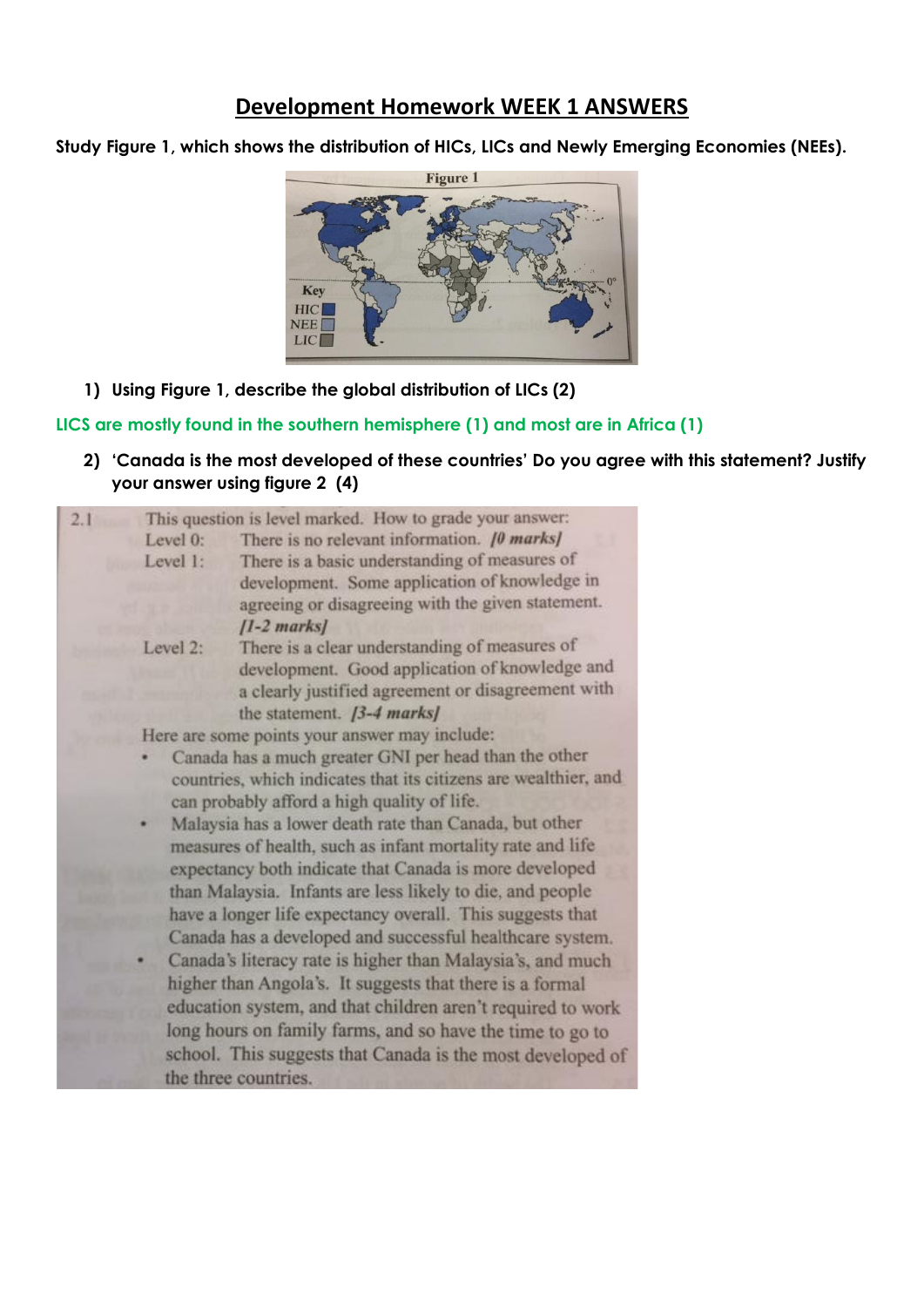**3) Outline 1 limitation of using GNI (Gross National Income) as a measure of development (2)**

**EG; GNI per head is average, so it can have a wide variation between regions in the country and between classes (1). Rich people in big cities have much higher measures of development than the poor in rural areas.** 

**4) Explain why HDI values given in figure 3 may be a better measure of development than GNI? (2)** 

**Individual indicators can be misleading if they are used on their own because as a country develops, some aspects develop quicker than others (1). HDI is calculated using several indicators, so it is likely to give a much more accurate idea of how developed a country is (1)**

**GEOGRAPHY SKILL QUESTION:**